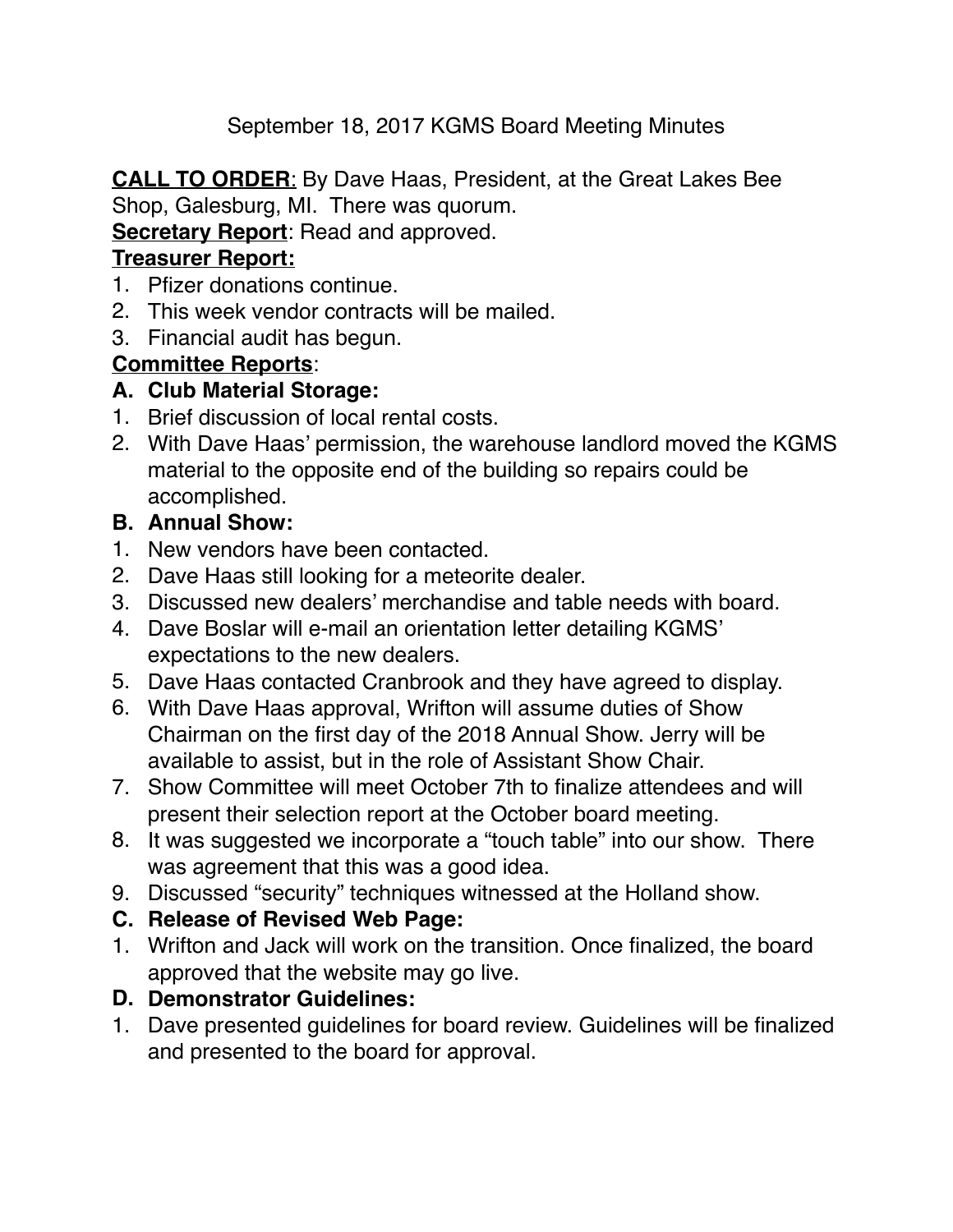## **E. Reminder Board Responsibilities:**

- 1. Members should notify a fellow board member when they are unable to attend.
- **F. Kingman Museum October 28th Spooky Science Participation:**
- 1. Donna Siebert is lead. Tony Payne will bring his fluorescent mineral display. Several members have volunteered to help.

## **G. Collection offered for Sale:**

- 1. U.S. Geological Survey Maps from Michigan's Upper Pensinula were offered for sale to the club.
- 2. Dave Haas will negotiate a sales price with the sellers.

### **H. Field Trip:**

Jack will finalize dates and time for the Byholdt Gravel Quarry trip. **Meeting Was Adjourned.**

Recording Secretary

Allison VanNocker **Date Approved**: October 16, 2017